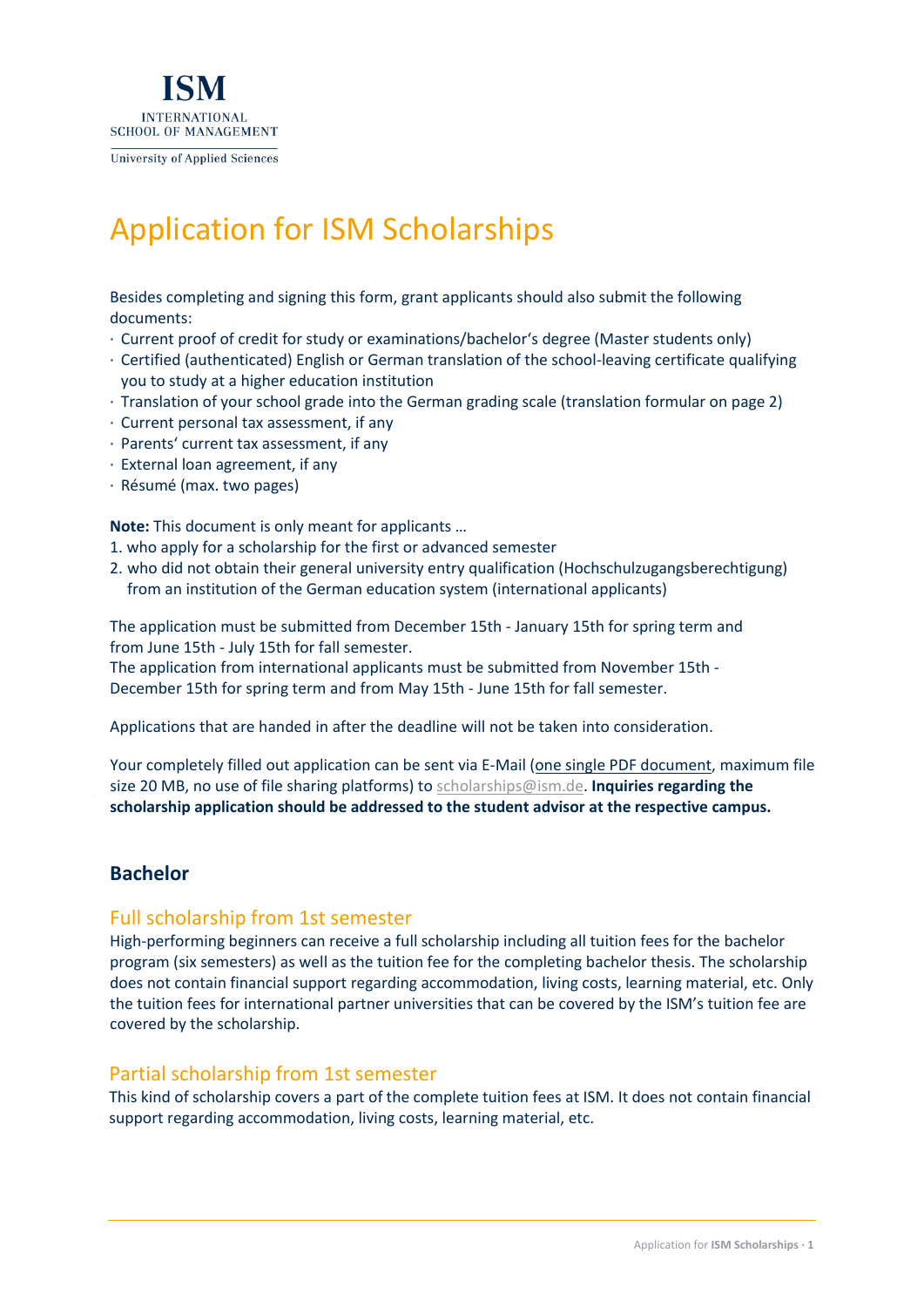### Requirements

- · Proof of financial need
- · Outstanding scholastic performance with a grade point average of 1.5 or better in the high school diploma
- · Essential extracurricular activity e.g. student associations, student council or assistant as well as outside the school in charity organizations

# **Master**

# Full scholarship from 1st semester

High-performing beginners can receive a full scholarship including all tuition fees for the master's program (three semesters) as well as the tuition fee for completing the master thesis. The scholarship does not contain financial support regarding accommodation, living costs, learning material, etc. Only the tuition fees for international partner universities that can be covered by the ISM's tuition fee are covered by the scholarship.

# Partial scholarship from 1st semester

This kind of scholarship answers its purpose to cover a part of the complete tuition fees at ISM. It does not contain financial support regarding accommodation, living costs, learning material, etc.

### Requirements

- · Proof of financial need
- · Outstanding academic performance with a grade point average of 1.7 or higher in the first academic degree (e.g. Bachelor's degree)
- · Essential extracurricular activity e.g. student associations, student council or assistant as well as outside the school/university in charity organizations

# **Translation of Grade**

To translate your school grade into the German grading scale please use the so-called Bavarian formula:

$$
N = 1 + 3 \times \frac{P_{\text{max}} - P}{P_{\text{max}} - P_{\text{min}}}
$$

- $\cdot$  Maximum grade (P<sub>max</sub>) minus the grade you reached (P), divided through maximum grade (P<sub>max</sub>) minus lowest sufficient grade (P<sub>min</sub>)
- · Then multiply the result by three, plus 1.
- · Please indicate clearly the minimum and maximum grade in your country.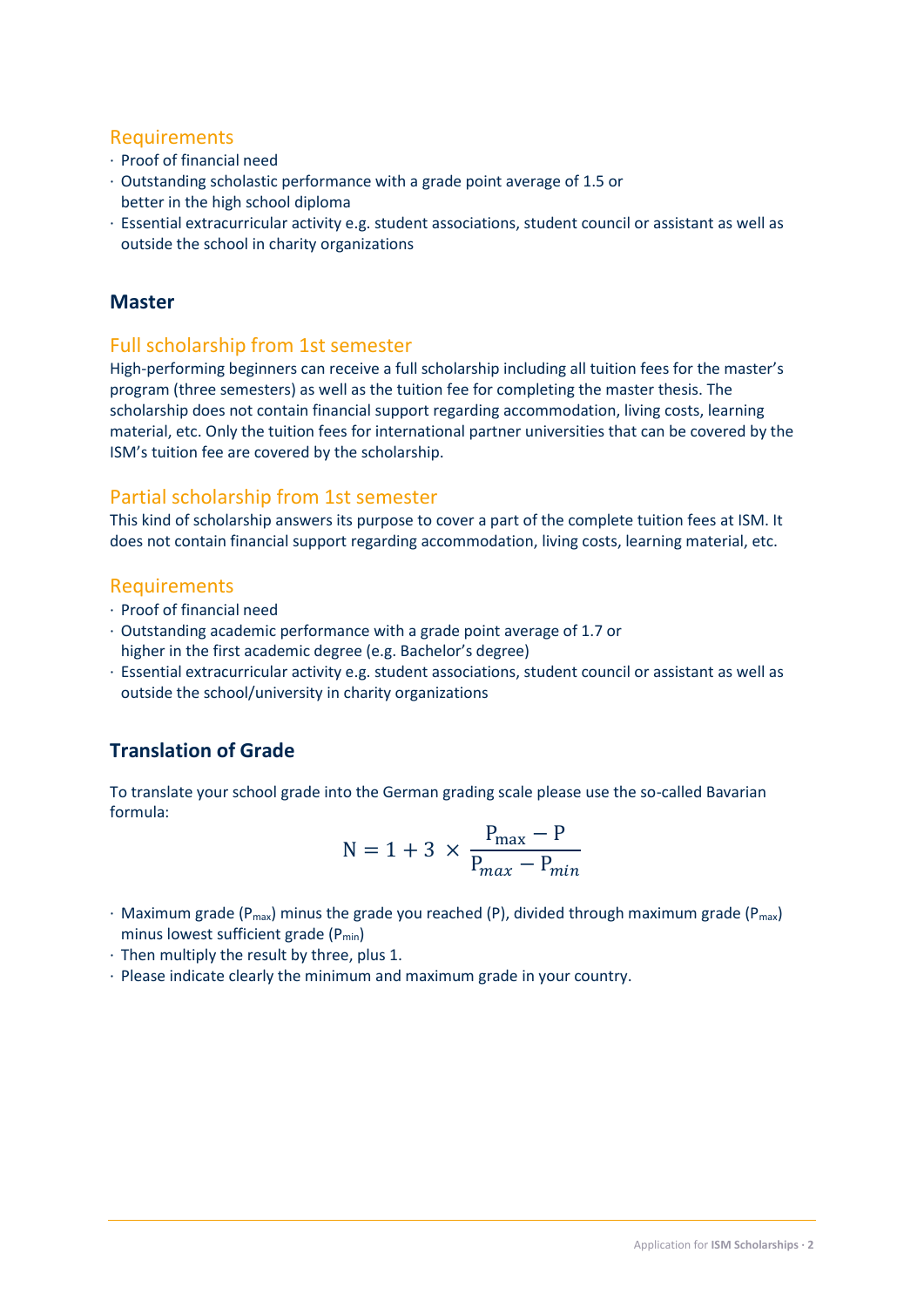# **Personal information**

| First name                                                                                                                                                                                                                                                                                                                                                                                                      | Surname                                                                                                                                                                                                                                                                                                                                                                                                                                                                                                                                                                                 |  |  |
|-----------------------------------------------------------------------------------------------------------------------------------------------------------------------------------------------------------------------------------------------------------------------------------------------------------------------------------------------------------------------------------------------------------------|-----------------------------------------------------------------------------------------------------------------------------------------------------------------------------------------------------------------------------------------------------------------------------------------------------------------------------------------------------------------------------------------------------------------------------------------------------------------------------------------------------------------------------------------------------------------------------------------|--|--|
| House number, street                                                                                                                                                                                                                                                                                                                                                                                            | Zip code, town/city                                                                                                                                                                                                                                                                                                                                                                                                                                                                                                                                                                     |  |  |
| Country                                                                                                                                                                                                                                                                                                                                                                                                         | E-mail                                                                                                                                                                                                                                                                                                                                                                                                                                                                                                                                                                                  |  |  |
| Phone                                                                                                                                                                                                                                                                                                                                                                                                           | Date of birth                                                                                                                                                                                                                                                                                                                                                                                                                                                                                                                                                                           |  |  |
| <b>ISM study program</b>                                                                                                                                                                                                                                                                                                                                                                                        |                                                                                                                                                                                                                                                                                                                                                                                                                                                                                                                                                                                         |  |  |
| Student number (if any)                                                                                                                                                                                                                                                                                                                                                                                         | Campus                                                                                                                                                                                                                                                                                                                                                                                                                                                                                                                                                                                  |  |  |
|                                                                                                                                                                                                                                                                                                                                                                                                                 | $\Box$ Spring semester ______<br>□ Spring semester                                                                                                                                                                                                                                                                                                                                                                                                                                                                                                                                      |  |  |
| <b>Bachelor's programs</b>                                                                                                                                                                                                                                                                                                                                                                                      | Master's programs                                                                                                                                                                                                                                                                                                                                                                                                                                                                                                                                                                       |  |  |
| $\Box$ International Management (German)<br>$\Box$ International Management (English)<br>$\Box$ Marketing & Communications Management<br>$\Box$ Finance & Management (German)<br>□ Finance & Management (English)<br>□ Psychology & Management<br>□ Tourism & Event Management<br>□ Global Brand & Fashion Management<br>□ International Sports Management<br>$\Box$ Information Systems<br>$\Box$ Business Law | <b>International Management</b><br><b>Strategic Marketing Management</b><br>⊔<br><b>Digital Marketing</b><br>Finance<br>$\Box$ Psychology & Management<br>□ Organizational Psychology & Human<br><b>Resources Management</b><br>Human Resources Management &<br><b>Digital Transformation</b><br>Business Intelligence & Data Science<br>⊔<br>International Logistics & Supply Chain<br><b>In the Second State</b><br>Management<br>Luxury, Fashion & Sales Management<br>$\Box$ Real Estate Management<br>$\Box$ Entrepreneurship<br>International Business (non-scientific<br>Master) |  |  |
| Grant application for the                                                                                                                                                                                                                                                                                                                                                                                       | semester                                                                                                                                                                                                                                                                                                                                                                                                                                                                                                                                                                                |  |  |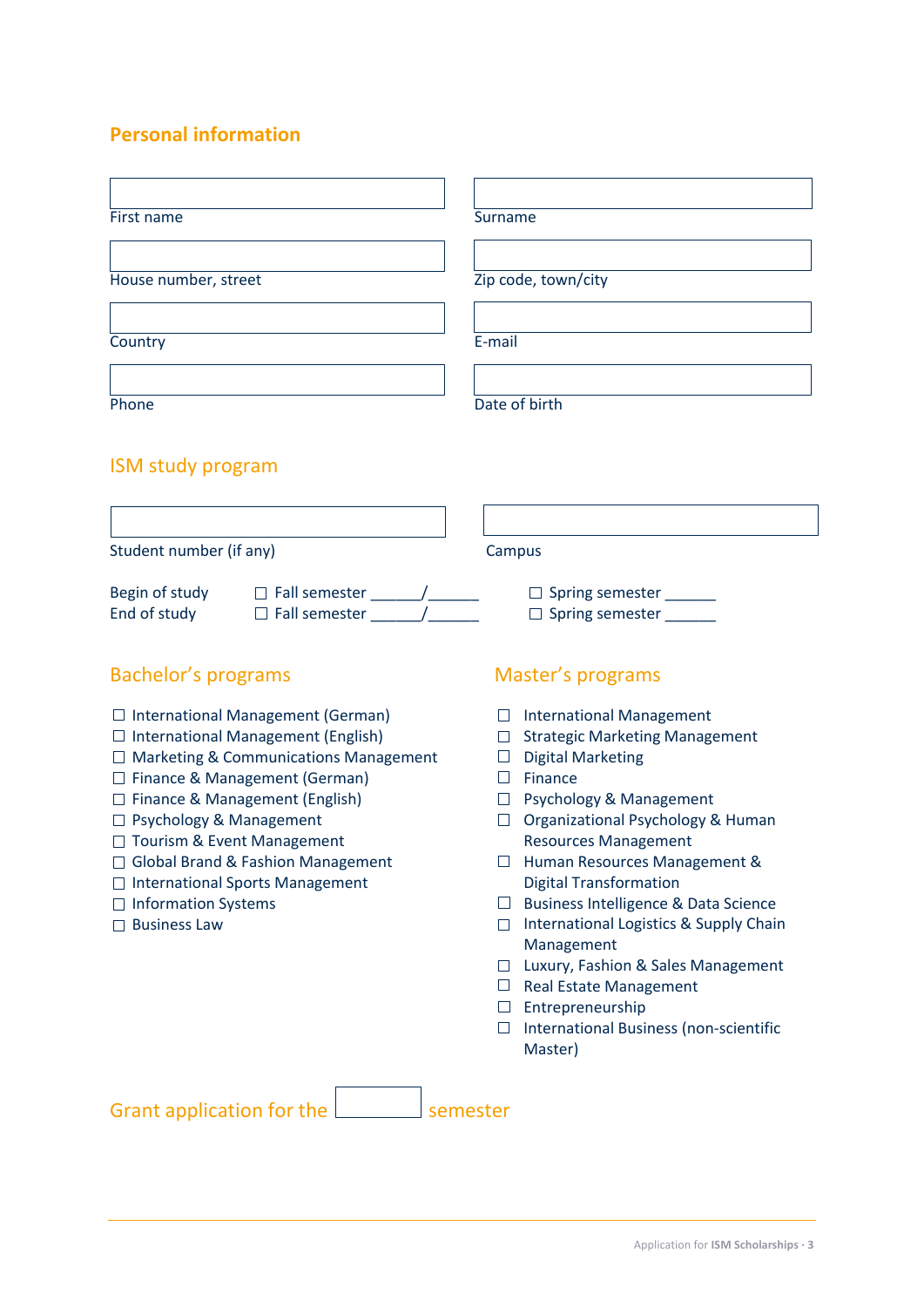# Family information

# **Father's occupation Mother's occupation**

- 
- $\Box$  Employee<br>  $\Box$  Employee<br>  $\Box$  Self-employed/freelancer professional  $\Box$  Self-emplo  $\Box$  Self-employed/freelancer professional  $\Box$  Self-employed/freelancer professional  $\Box$  Pensioner
- 
- $\Box$  Househusband  $\Box$  Housewife
- □ Unemployed and Unemployed

- 
- 
- $\Box$  Pensioner
- 
- 

| Job title                       | Job title |
|---------------------------------|-----------|
| Number of siblings              |           |
| Age of siblings                 |           |
| Number of siblings in education |           |
|                                 |           |

# Information on overall financial circumstances

| Personal income (e.g. from a secondary occupation)                                                     | Per month | Per year | Occupation    |
|--------------------------------------------------------------------------------------------------------|-----------|----------|---------------|
| Taxable income of individuals responsible for<br>maintance (total)                                     |           |          |               |
| Amount of personal assets                                                                              |           |          | <b>Nature</b> |
| Other taxable assets                                                                                   |           |          |               |
| Other grants/applications                                                                              |           |          |               |
| Are vou already receiving a conarate grant from a different institution?<br>$\sqrt{2}$<br>$n_{\Omega}$ |           |          |               |

| Are you aiready receiving a separate grant from a different institution?                      |                                   | $\Box$ ves $\Box$ no |  |
|-----------------------------------------------------------------------------------------------|-----------------------------------|----------------------|--|
| If you answered yes, from which institution?                                                  | In what amount (euros per month)? |                      |  |
| Are you presently applying for another grant from a different institution?<br>$ves \sqcup no$ |                                   |                      |  |
| If you answered yes, from which institution?                                                  |                                   |                      |  |
| When do you expect that institution to<br>decide on your application?                         |                                   |                      |  |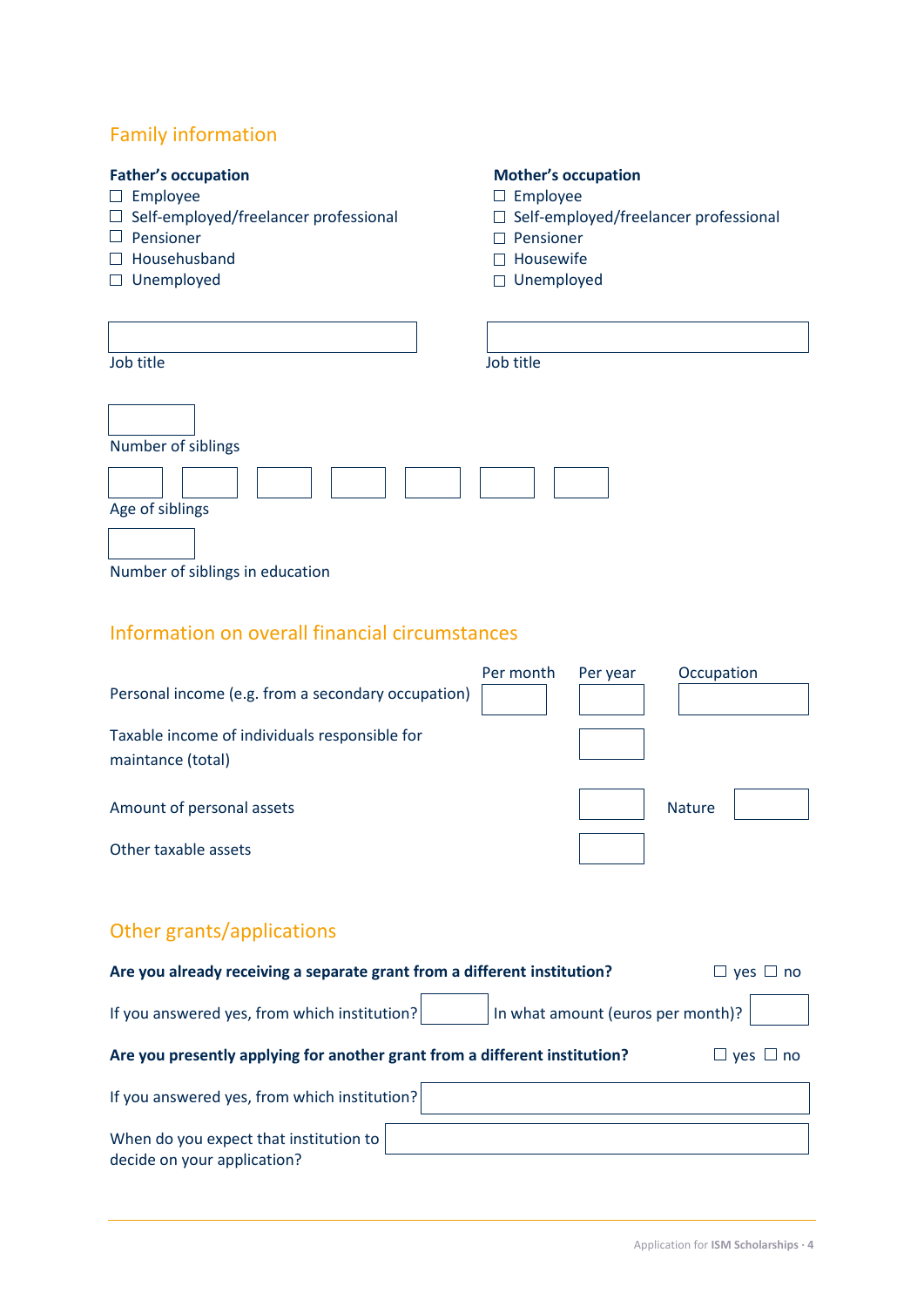# Information on social involvement

Involvement in practical, political, social or other activities (please attach relevant documents)

# **Social points awarded during last two semesters** (only available to students of higher semesters)

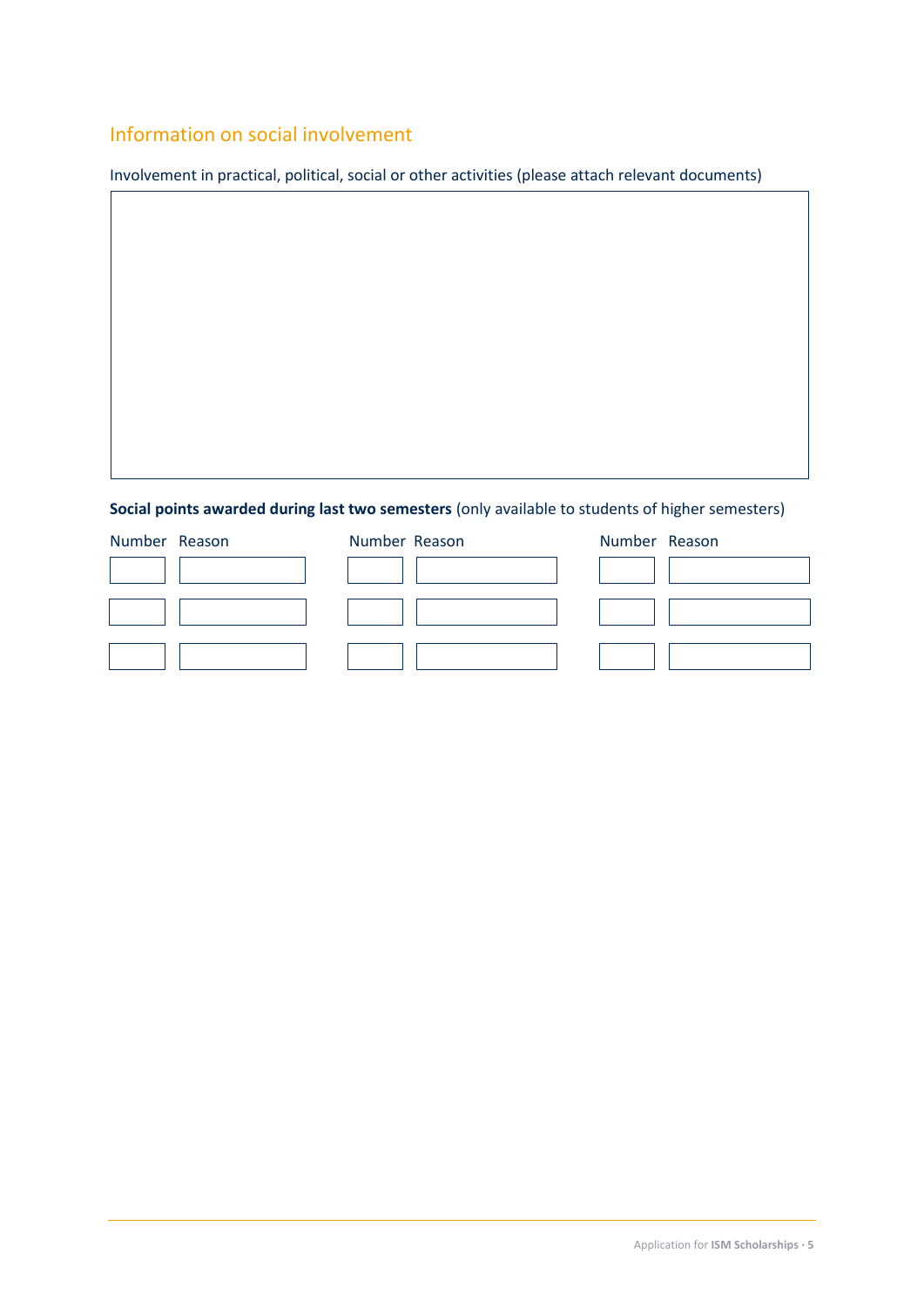# School and study credits

| Subject | Grade | Subject | Grade | Subject | Grade |
|---------|-------|---------|-------|---------|-------|
|         |       |         |       |         |       |
|         |       |         |       |         |       |
|         |       |         |       |         |       |
|         |       |         |       |         |       |
|         |       |         |       |         |       |
|         |       |         |       |         |       |
|         |       |         |       |         |       |
|         |       |         |       |         |       |
|         |       |         |       |         |       |
|         |       |         |       |         |       |
|         |       |         |       |         |       |
|         |       |         |       |         |       |
|         |       |         |       |         |       |

# Summary of school/study credits to date (please state grades, not points)\*

\* Please also submit a list of your grades transposed into the German grading system.

# Outstanding credits/modules

| Subject | Semester | can be repeated on |
|---------|----------|--------------------|
|         |          |                    |
|         |          |                    |
|         |          |                    |
|         |          |                    |

Bachelor's grant: Grade (expected grade) in school-leaving examination

Master's grant: Grade in first study program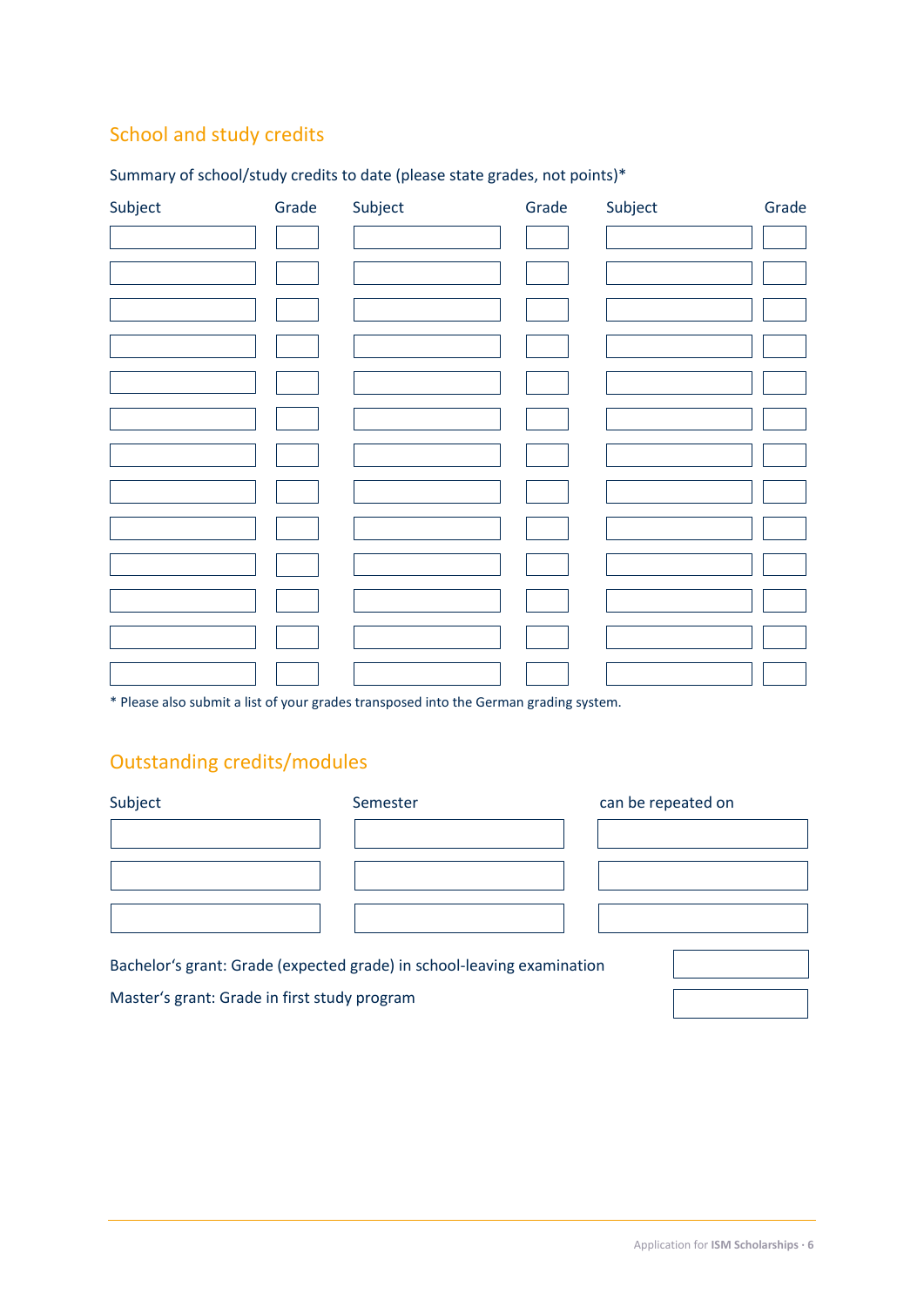# Letter of motivation

 $\Box$  I agree that my data may be used to process my enquiry and that I will continue to be informed by e-mail, telephone or post about suitable educational offers or information events. I have the right to revoke this consent at any time without giving reasons with effect for the future (e.g. by e-mail to signout@ism.de), without affecting the legality of the processing of my data based on my consent until revocation. In addition, I confirm that I have reached the age of 17 or have obtained the consent of a parent or guardian and accept the data privacy provision.